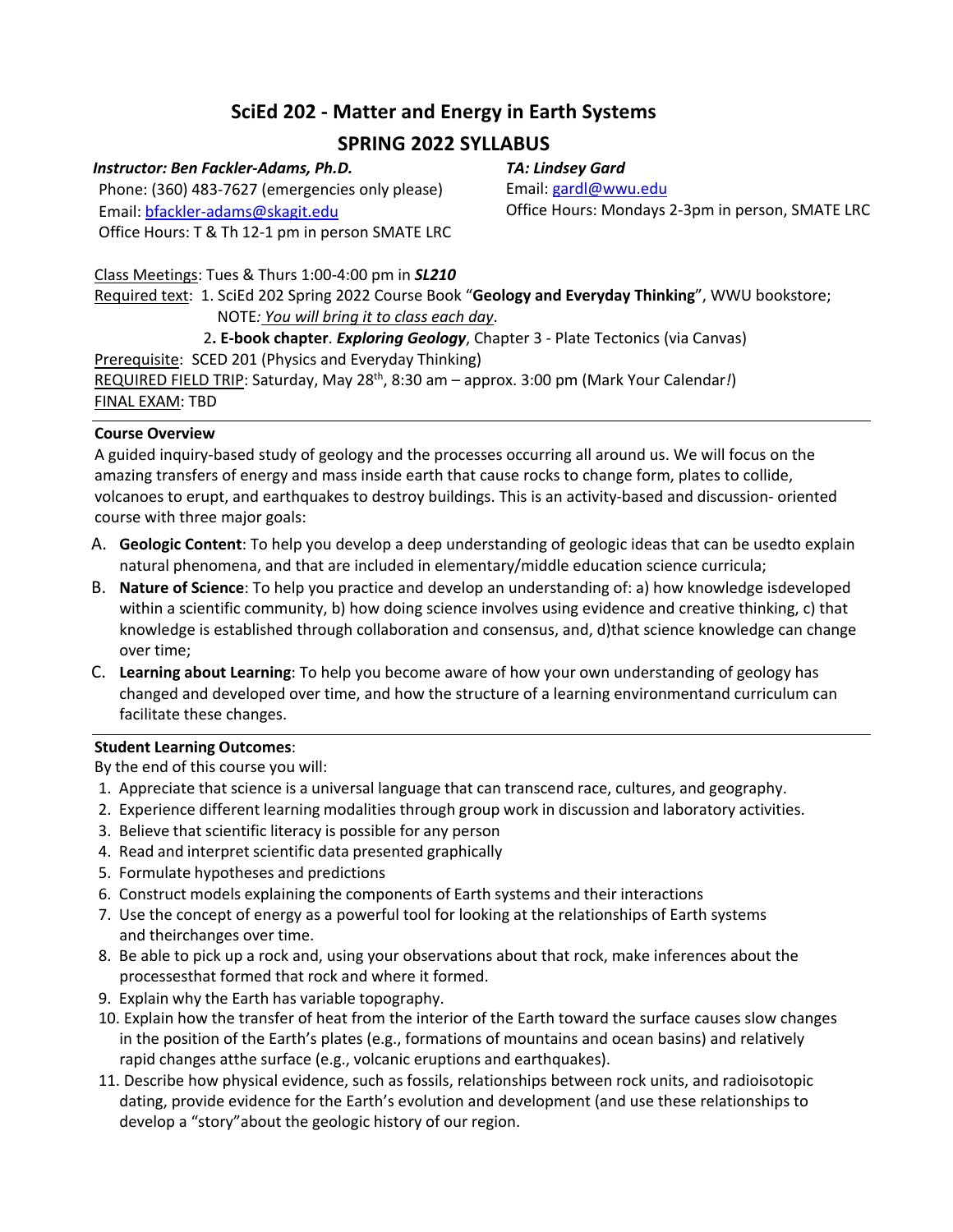#### **Course Format**

This course will meet synchronously and face-to-face in SL210.

This course is based on a collaborative learning model that centers on small group discussions. The goal ofusing this model is to leverage the wide range of prior knowledge and different styles of thinking and problem solving that we, as a learning community, possess.

NOTE: *The course format and this syllabus is subject to change. Changes, if any, will be announced in class. Students will be held responsible for all changes announced in class.*

#### **Attendance Policies**

Collaborative learning requires a commitment from everybody involved. In other words, your successrelies on your classmates participation and engagement, and theirs relies on yours in return. We are learning together. For this reason, **you are expected to attend all class meetings**. We will be taking attendance each class meeting.

*Missed Class*: If you need to miss a class, you must inform the instructor or the TA that you will be missing as soon asyou know. This will be considered an excused absence. Because communication is a pretty low bar for an excused absence, *each unexcused absence will drop your course grade by 3%*. However, if you have more than unexcused 3 absences, you will not be able to pass the class.

If you do miss a class, you must make up the work prior to the next class period, and assignedhomework is still due at the assigned time unless otherwise agreed upon with your instructor.

*Late Arrivals/Early Departure*: Due to the intensely collaborative nature of this class, it is critical that everyone arrives to class on time and ready to go. Late arrivals will negatively impact your participation grade. The same criteria hold true for leaving class early. Please call/email in advance and/or have a valid emergency for a late arrival or early departure to be excused.

#### **Religious Accommodation**

Western provides reasonable accommodation for students to take holidays for reasons of faith or conscience or fororganized activities conducted under the auspices of a religious denomination, church, or religious organization. Students seeking such accommodation must provide written notice to their faculty within the first two weeks of the course, citing the specific dates for which they will be absent. "Reasonable accommodation" means that faculty will coordinate with the student on scheduling examinations or other activities necessary for completion of thecourse or program and includes rescheduling examinations or activities or offering different times for examinations oractivities. Additional information about this accommodation can be found in SB 5166: Providing religious accommodations for postsecondary students.

### **Grades and Grading Policy**

Your final grade will be based on the following components and weights (NOTE: see policy above for grade deduction for unexcused absences):

| Attendance        | <b>REQUIRED</b> | Your class grade is determined using the following scale: |                       |                       |
|-------------------|-----------------|-----------------------------------------------------------|-----------------------|-----------------------|
| Participation     | 15%             | $100\% \geq A > 93\%$                                     | $83\% \ge B - 80\%$   | $70\% \geq D + 567\%$ |
| Homework          | 15%             |                                                           |                       |                       |
| Field Trip        | 15%             | $93\% \geq A - 90\%$                                      | $80\% \geq C + 577\%$ | $67\% \ge D$ > 63%    |
| Reflective Essays | 15%             | $90\% \geq B + 587\%$                                     | $77\% \ge C > 73\%$   | $63\% \geq D - 560\%$ |
| Quizzes           | 40%             | $87\% \ge B > 83\%$                                       | $73\% \geq C$ - > 70% | $60\% \geq F$ > 0%    |
| <b>TOTAL</b>      | 100%            |                                                           |                       |                       |

**NOTE**: If your average is borderline between two grades, the instructor has the discretion to use your progress and effort in the course as the deciding factor to determine your final grade.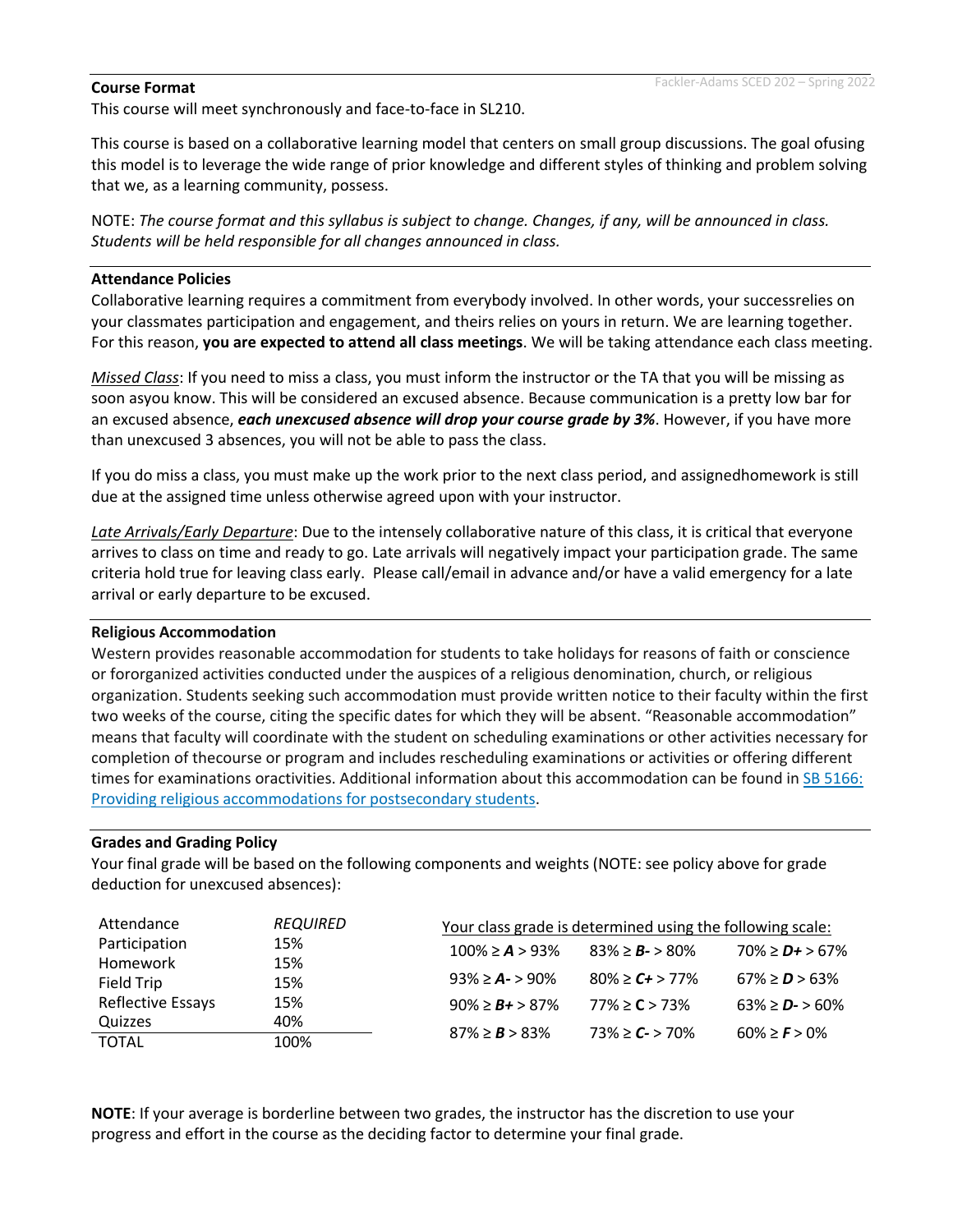page 3F **Details of Grading Policies** *Participation* (15% of course grade): Because this is an inquiry-based class, you will be developing your own understanding of the material through the lab experiences, and as such, must be engaged, questioning and contributing to the group for success. Therefore, participation is a key element in this course and in the final grade. Periodically, you will be evaluating your group and yourself, as well as doing a reflective evaluation of your learning at the end of each chapter and at the end of the course. In order to receive full credit for participation, complete and up-to-date workbooks are required.

Your participation grade will be based on the following:

- Active participation in small group discussions (and evaluation by your small group peers). Do you actively contribute to group work? Are you engaged with your peers and the activities?
- Active participation in class discussions:
	- o Do you pose clarifying questions to the class?
	- $\circ$  Do you paraphrase what other say? ("So, If I am understanding you correctly...")
	- $\circ$  Do you ask for help from the class when you are confused? Share what you do understand?
- Maintaining an up-to-date and complete workbook during the course

*Awarding participation points*: You will be awarded 100 percent if you are a strong contributor to both *small group* and *classroom* discussions (equivalent to an A+). If you are a good active participant in both, you will receive 95 percent (equivalent to an A). If you are stronger in one than the other, you may receive 90 percent (equivalent to an A-). If you are active in your group but your only contribution to the class discussions is to present your whiteboard, then your participation grade will not be higher than 85 percent (equivalent to a B). Lower percents are possible, but if this is the case, you will be given notice during the quarter by the instructor.

*Homework* (15% of course grade): Homework will be assigned throughout each chapter and may require viewing videos, watching demonstrations, visiting websites, etc. Homework should be completed individually, and should be your own work. Due dates for assigned work will be announced in class and posted on the course website. All *assignments are due at the beginning of class* (or they are late). Work submitted late will receive a 10% deduction per calendar day, and no work will be accepted after 2 days beyond the due date.

*Field Trip* (15% of course grade): There will be an all-day *required* Field Trip to Larrabee State Park and Clayton Beach on *Saturday, May 28th, 8:30 am – approx. 3:00 pm (Mark Your Calendar!).* There will be a pre-trip assignment, post-trip quiz and summative report associated with this field trip.

*Chapter Quizzes* (40% of course grade): Attendance on quiz dates is required unless you have a valid medical or family emergency excuse and/or have communicated with the course administrator (via phone or email) prior to the quiz. The final quiz will probably consist of the Chapter 5, 6 and Chapter 7quizzes (plus some cumulative questions) and the Content/NOS Post-tests. *It is scheduled during finalsweek.*

*Reflective Essays* (15% of course grade): At the end of each chapter, you will be asked to review what you have learned from one of the following perspectives:

"In the form of a short essay, write about …"

- 1. A particular concept or concepts that you learned. Compare your understanding now with what you thought before using evidence from your initial ideas writing.
- 2. How you learned a particular concept (or what hindered your learning). What particular activity or discussion got you to an "ah-ha" moment? You'll need to cite evidence from the activity and use examples from your writing.
- 3. The final reflective essay will have its own distinct prompt

These essays will not be graded on how much Earth Science you learned, but on how well you elucidate your learning process(es), and how well you utilize evidence to support your claims.

NOTE: See rubric on Canvas for more insight on how to effectively complete these reflections.